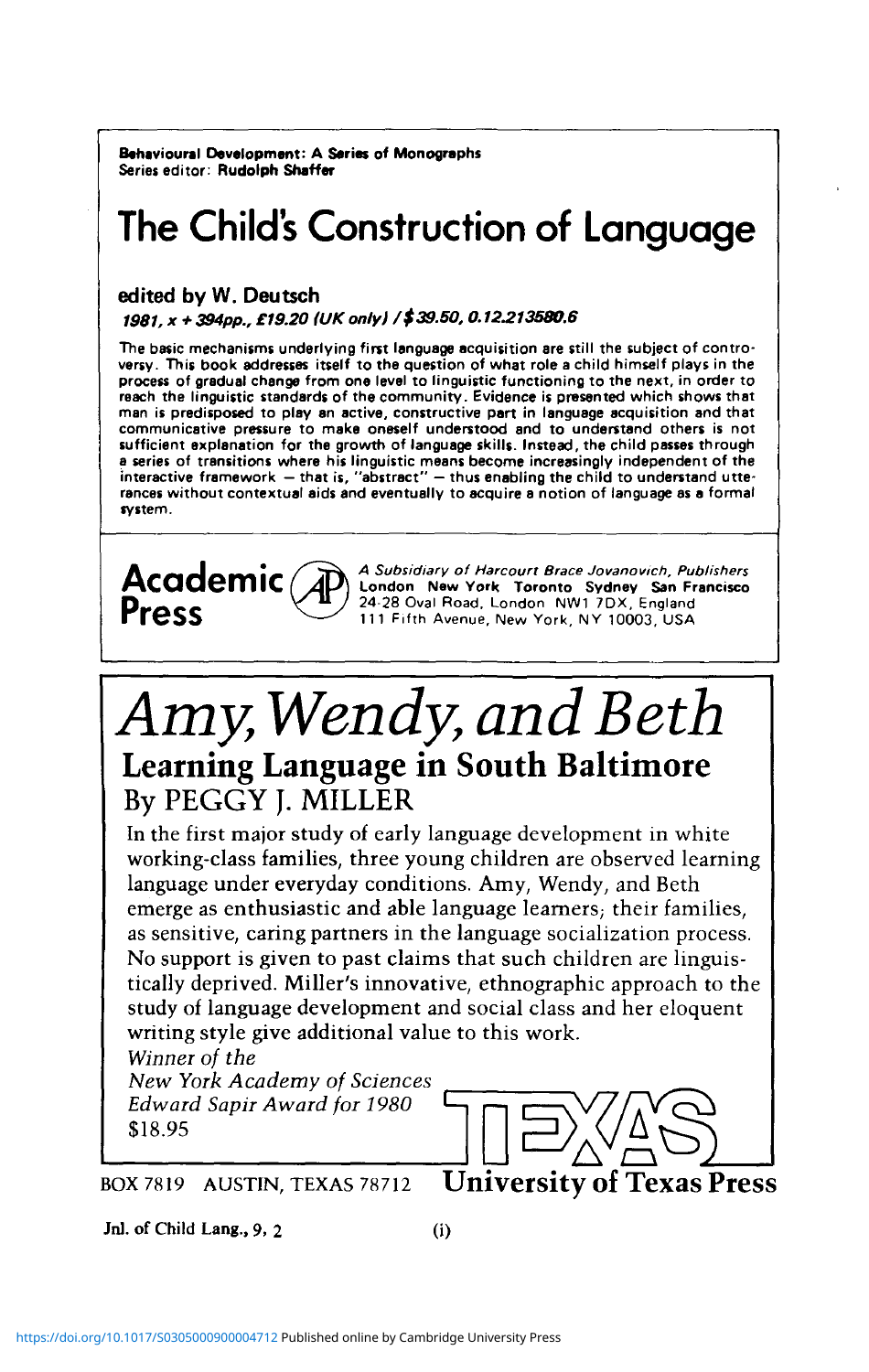#### **NOTES FOR CONTRIBUTORS**

**Papers, notes and reviews should be sent to Prof. D. Crystal, Department of Linguistic Science, University of Reading, Whiteknights, Reading, Berkshire, England. They should normally be written in English. Major articles should not exceed twenty printed pages.** 

**Three copies of the typescript should be submitted, one of which should be the top copy. Contributions should be clearly typed with double spacing, on one side of the paper only, using a conventional size of paper, preferably A4 (or 21 6 by 28 cm). Authors should hold one copy for correction of proofs. Footnotes, which should be as few as possible, should be listed, double spaced, on a separate sheet at the end of the article. Tables and figures should be drawn on separate pages at the end of the article. Each table/figure should have a title, and there should be an indication in the body of the text as to placement. Tables and figures should each be numbered independently of examples of utterances, etc. The title-page should include the title, author's name and affiliation, together with the address to which proofs are to be sent. Tides should be so worded that the first part may be used as a running headline (with a maximum length of 50 characters, including spaces). An abstract of the article (max. 120 words) should be typed on a separate sheet.** 

**Chronological age should be stated in years, months and (where needed) days as follows: 4; 5.17. Cited forms should be underlined to represent italicization in print. Translational ' meanings' should be placed within single quotation marks. Emphasis should be marked by the use of small capitals. Phonetic transcriptions should, wherever possible, employ the symbols and conventions of the IPA; they must never be used in footnotes, and should in no**  **case be narrower than absolutely necessary for the purpose.** 

**References are to be made in the text thus: (Neisser 1967: 222). If the author's name is part of the text, the following form should be used: 'Piaget (1967: 131) investigates...'. When a work written by three or more authors is referred to, all names should be given in the first citation, with an ampersand linking the last two; e.g. (Fraser, Bellugi & Brown 1963): in subsequent citations the first name only should be given, with** *' et al.'* **added.** 

**All works referred to should be listed at the end of the article, double-spaced and in alphabetical order. The titles of articles should as far as possible be abbreviated according to the conventions of the Linguistic Bibliography of the Permanent International Committee of Linguists (CIPL). Examples of references (note the use of punctuation marks) are:** 

- **Carroll, J. B. (1961). Language development in children. In S. Saporta (ed.),**  *Psycholinguistics: a book of readings.* **New York: Holt, Rinehart & Winston.**
- **Lenneberg, E. H. (1967).** *Biological foundations of language.* **New York: Wiley.**
- **Oldfield, R. C. & Marshall, J. C. (eds) (1968).** *Language.* **Harmondsworth : Penguin.**
- **Velten, H. V. (1943). The growth of phonemic and lexical patterns in infant language.** *Lg* **19. 281-92.**

**With the exception of the title-page, book reviews should be submitted in the same form as articles. The title-page should be of the following form:** 

**F. Smith & G. A. Miller (eds),** *The genesis of language.* **Cambridge, Mass.: MI T Press, 1966. Pp. xii + 400.** 

> **Reviewed by ROGER J. WALES,**  *Psychology Department, University of Edinburgh.*